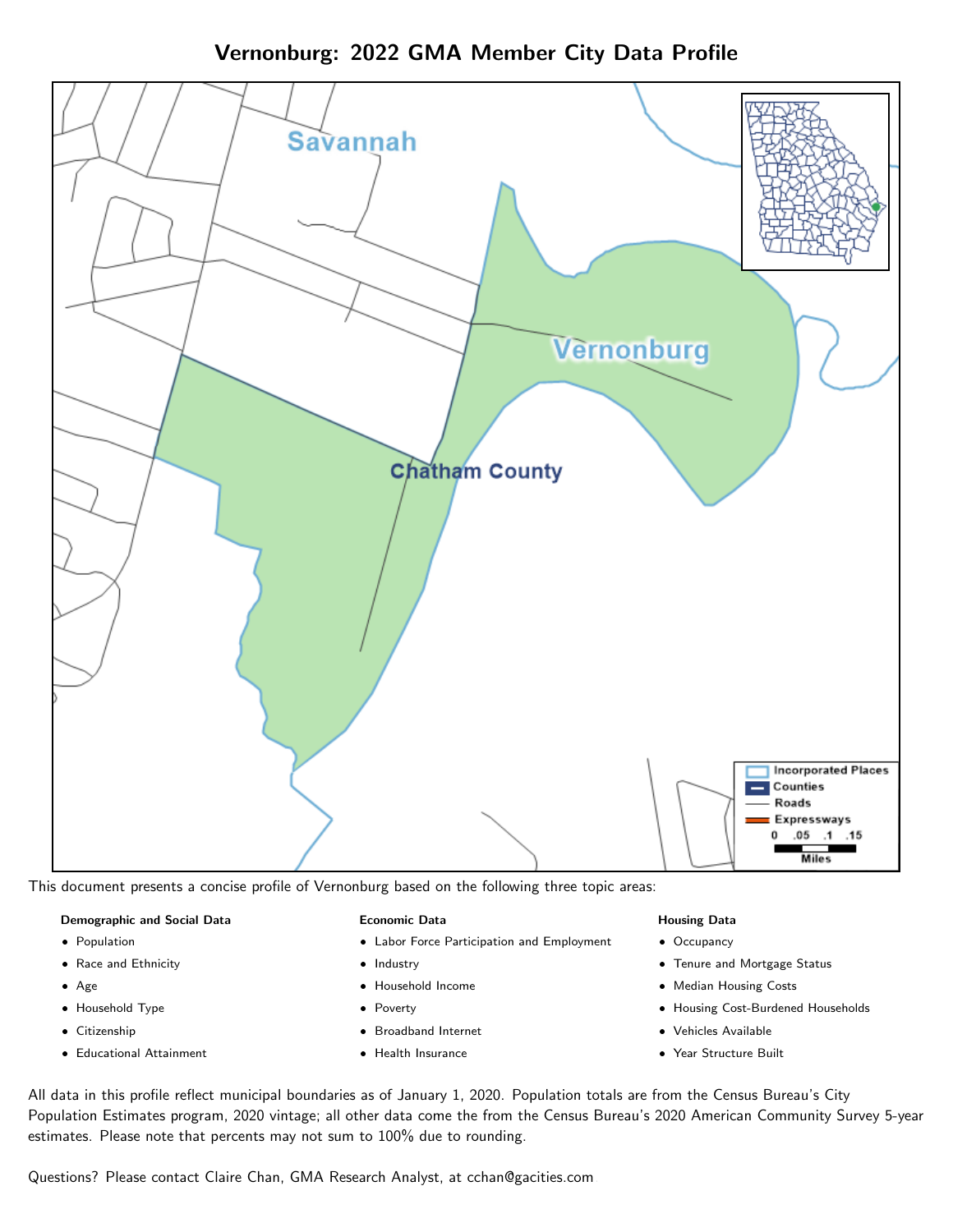# Vernonburg: Demographic and Social





## **Citizenship**



Source: American Community Survey, 2020 5-year estimates, table B05002 Source: American Community Survey, 2020 5-year estimates, table B15002

#### Race and Ethnicity



Source: U.S. Census Bureau, City Population Estimates, 2020 vintage Source: American Community Survey, 2020 5-year estimates, table B03002

## Household Type



Source: American Community Survey, 2020 5-year estimates, table B01001 Source: American Community Survey, 2020 5-year estimates, table B11001

## Educational Attainment



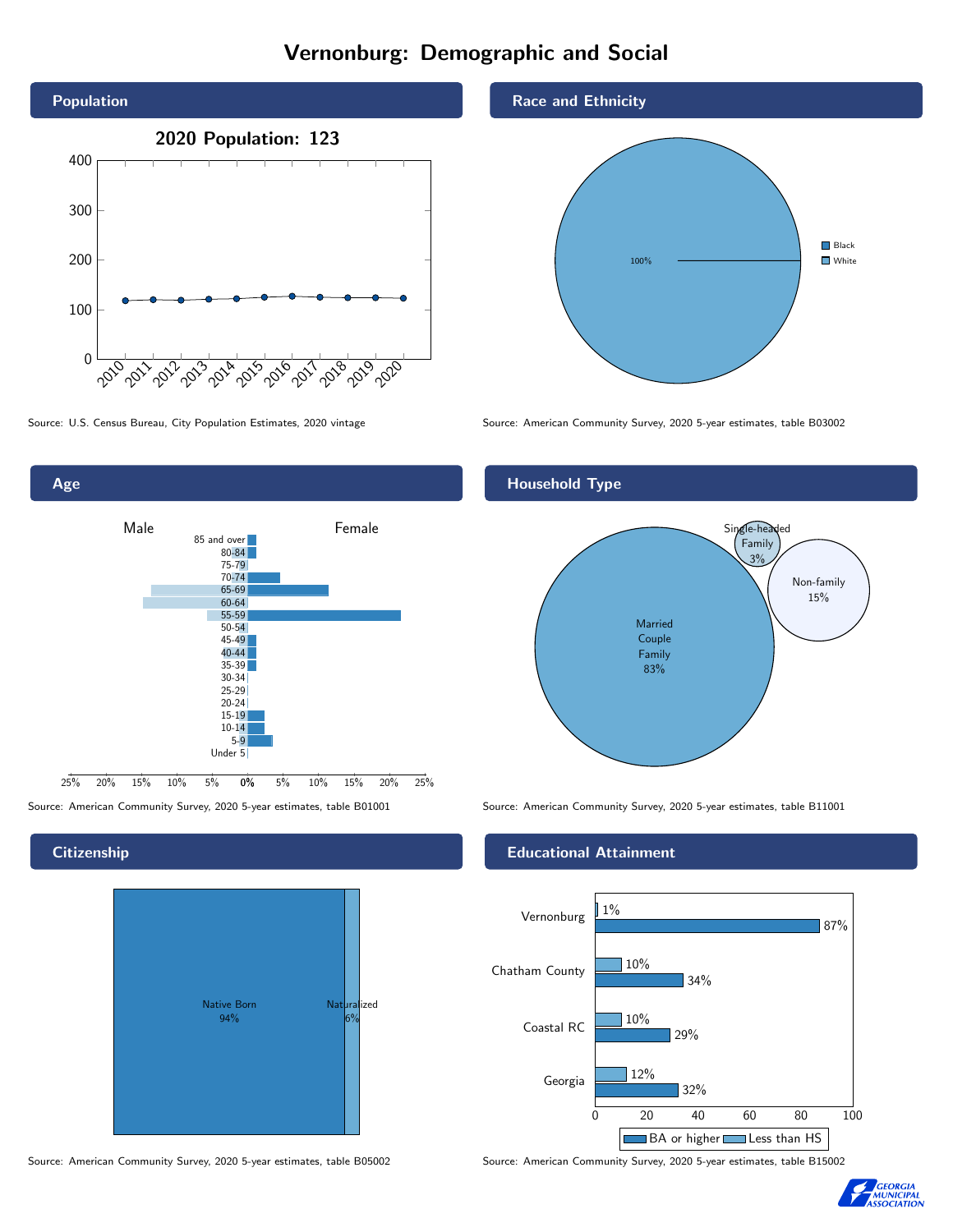# Vernonburg: Economic



Source: American Community Survey, 2020 5-year estimates, table B23001 Note: Unemployment rate is based upon the civilian labor force.

## Household Income 0 50,000 100,000 150,000 200,000 250,000 Georgia Coastal RC Chatham County Vernonburg \$85,691 \$78,108 \$82,657 \$61,224 \$57,267 \$57,739 \$145,000 Mean Median

Source: American Community Survey, 2020 5-year estimates, tables B19013 and B19025 Source: American Community Survey, 2020 5-year estimates, table B17010



Source: American Community Survey, 2020 5-year estimates, table B28002 Source: American Community Survey, 2020 5-year estimates, table B18135

## Industry

| Agriculture, forestry, fishing and hunting, and mining      | $0\%$ |
|-------------------------------------------------------------|-------|
| Construction                                                | $0\%$ |
| Manufacturing                                               | $0\%$ |
| <b>Wholesale Trade</b>                                      | 9%    |
| Retail Trade                                                | 16%   |
| Transportation and warehousing, and utilities               | $0\%$ |
| Information                                                 | $0\%$ |
| Finance and insurance, real estate, rental, leasing         | 21%   |
| Professional, scientific, mgt, administrative, waste mgt    | 12%   |
| Educational services, and health care and social assistance | 40%   |
| Arts, entertainment, recreation, accommodation, food        | 2%    |
| service                                                     |       |
| Other services, except public administration                | $0\%$ |
| Public administration                                       | $0\%$ |
|                                                             |       |

Source: American Community Survey, 2020 5-year estimates, table C24030

## Poverty



#### Health Insurance